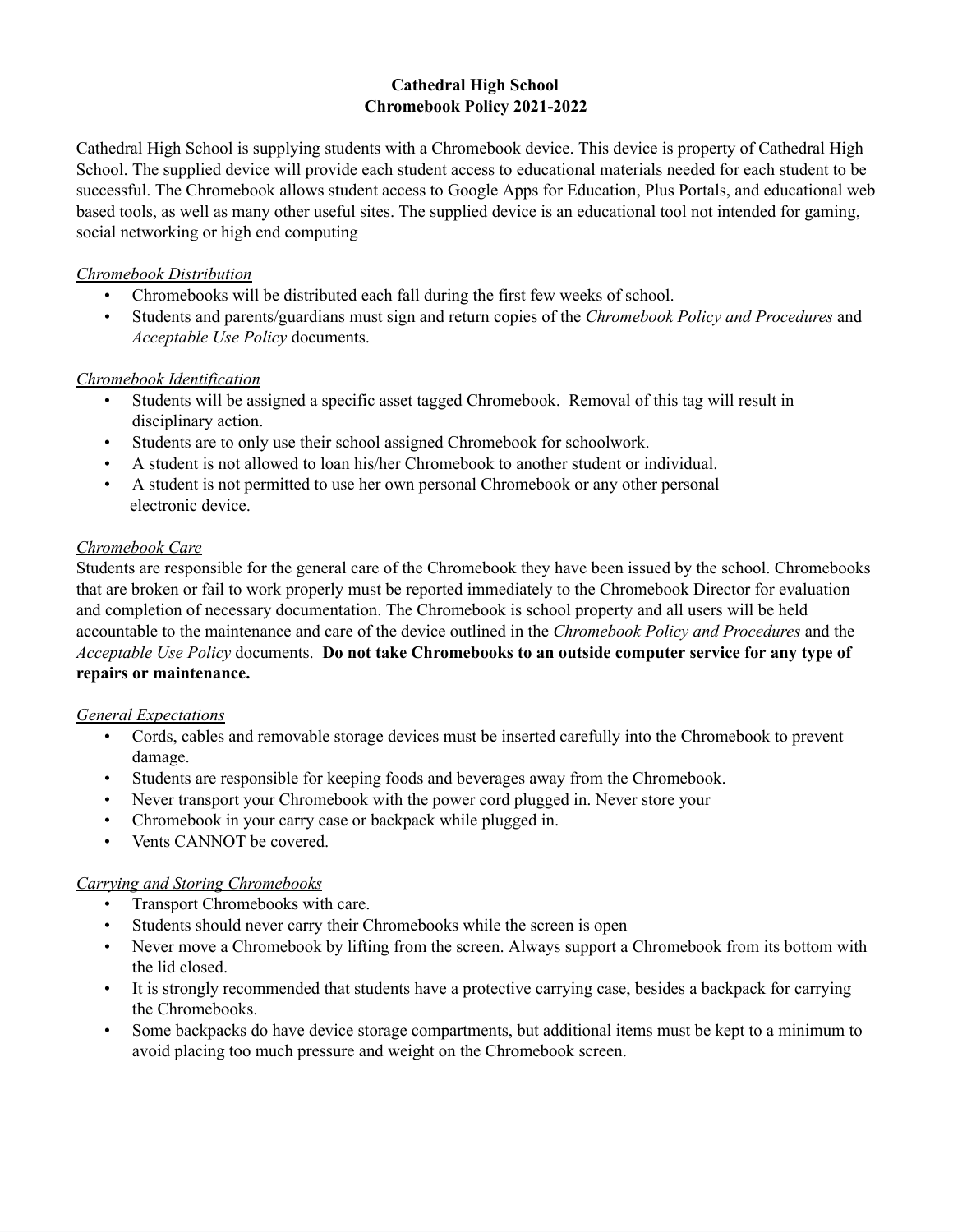- Chromebooks must be shut down before storing.
- Chromebooks must never be left in an unlocked locker or unlocked car.
- Chromebooks must never be left in unsupervised areas, such as unlocked classrooms, locker rooms, student lounge, cafeteria, media center, etc.
- Nothing should be placed on top of the Chromebook when stored in locker, backpack, car, etc.
- Chromebooks must not be left in a hot or cold environment, such as parked cars at school or home. **Extreme heat will damage the device itself. Extreme cold will cause severe screen damage.**

#### *Screen Care*

The Chromebook screens can be damaged if subjected to rough treatment. **The screens are particularly sensitive to damage from excessive pressure on the screen**.

- Do not lean on the top of the Chromebook when it is closed.
- Do not store the Chromebook with the screen in the open position.
- Do not place anything near the Chromebook that could put pressure on the screen.
- Do not place anything in the carrying case that will press against the cover.
- Do not poke the screen with anything that will mark or scratch the screen surface.
- Do not place anything on the keyboard before closing the lid (e.g. pens, pencils, etc.).
- Do not place the device near magnets or anything with high electric current.
- Clean the screen with a soft, dry cloth or anti-static cloth. Use of harsh chemicals will damage the screen.
- Do not bump the Chromebook against lockers, walls, car doors, floors, etc. as it could eventually break the screen.

#### *Using Your Chromebook at School*

Chromebooks are intended for use at school **each day**. Students must bring their Chromebooks to school every day and use them according to each teacher's expectations. In addition to teacher expectations for Chromebook use, school messages, announcements, calendars and schedules may be accessed using the Chromebook. **Students are** responsible to bring their Chromebook to all classes, unless specifically advised not to do so by their class **teacher.** All aspects of the *Student Handbook* and *Acceptable Use Policy* are applicable to the use of Chromebooks and other electronic devices.

#### *Battery*

- Chromebooks must be brought to school each day in a fully charged condition.
- Designated charging stations will not be provided at school.

#### *Chromebook and Classwork*

- If students leave their Chromebook at home or lose Chromebook privileges, they are responsible for getting the course work completed as if they had their Chromebook present.
- Chromebook malfunctions are not an acceptable excuse for not submitting work.
- Chromebooks should always be turned off and secured after students are done working to protect their work and information.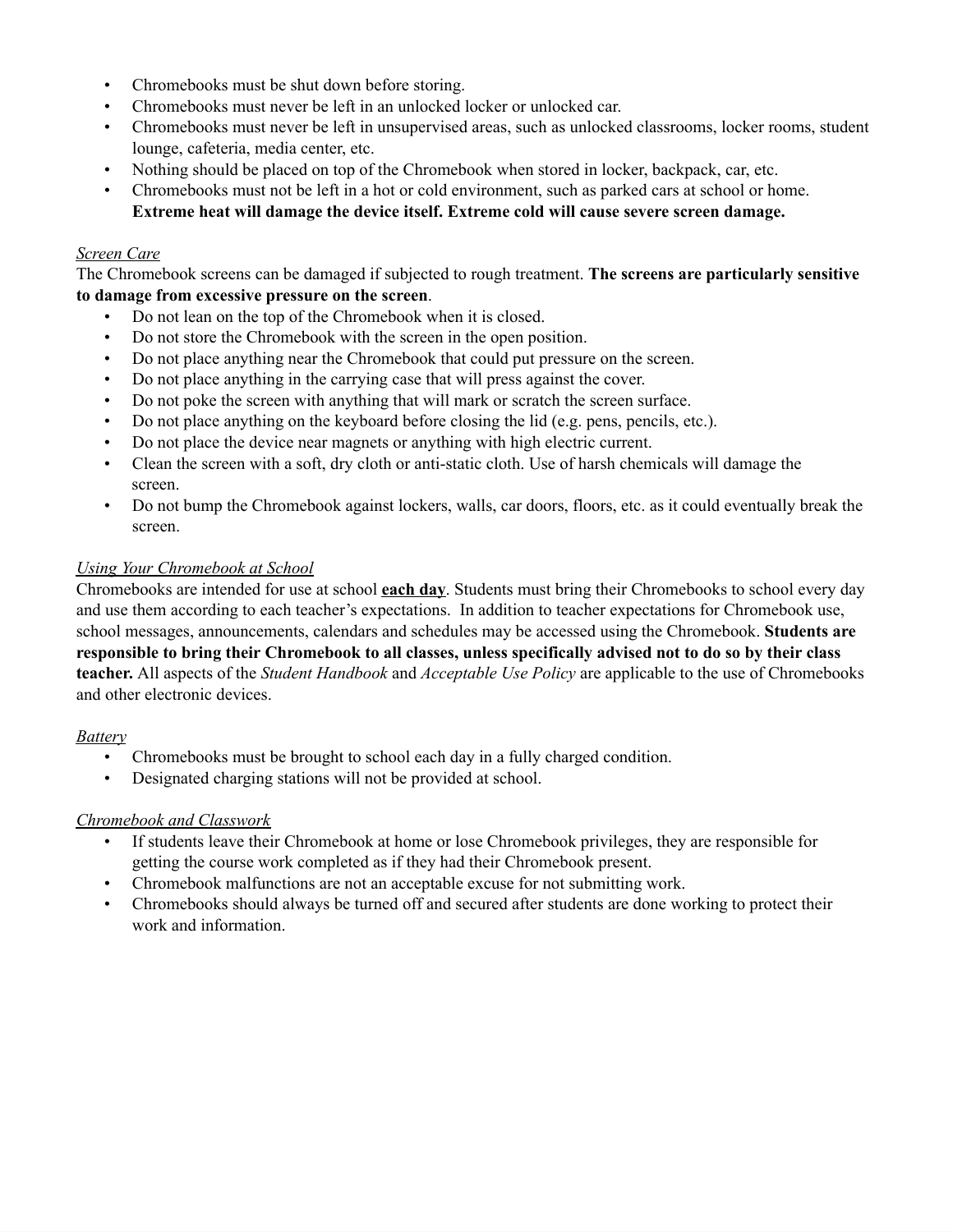### *Sound, Music, Games or Programs*

- Sound must be muted at all times unless permission is obtained from the teacher for educational specific purposes.
- Students are expected to use headphones when listening to approved materials on the
- Chromebook.
- Students are expected to provide their own headphones.
- Students are not allowed to stream music, videos or any other materials. The only exception would be under the permission of a teacher for specific educational purposes.
- Students are not allowed to access online games or social media sites during the school day.

### *Managing and Saving Files*

- It is recommended that students utilize cloud-based storage, such as GoogleApps.
- Storage space will be available on the Chromebook, but it will NOT be backed up in case of reimaging.
- It is the student's responsibility to ensure that work is not lost due to mechanical failure or accidental deletion.

#### *Using Your Chromebook at Home*

Students are allowed to set up wireless networks on their Chromebooks. This will assist them with Chromebook use while at home. Cathedral High School is not responsible for providing wireless access at home. Printing at home will require a wireless printer, proper settings on the Chromebook, and the correct app. The *Acceptable Use Policy* and *Chromebook Policy and Procedures* will apply to the use of the Chromebooks even when a student takes the Chromebook off-campus and accesses the Internet. Any off campus network issues need to be resolved by accessing the network provider.

#### *Software on Chromebooks*

#### *Originally Installed Software*

- The software/apps originally installed by Cathedral High School must remain on the Chromebook in usable condition and be easily accessible at all times.
- From time to time the school may add software applications for use in a particular course. The licenses for this software require that the software be deleted from Chromebooks at the completion of the course.

#### *Periodic Checks/Inspections*

- Periodic and random checks of Chromebooks will be made to ensure that students have not removed required apps.
- **Students shall have no expectation of privacy when using their Chromebook or in the contents of their Chromebook.**

#### *Procedure for Re-loading Software*

• If technical difficulties occur or illegal software appears, the Chromebook will be restored from backup. The school does not accept responsibility for the loss of any software or documents deleted due to a re-format and re-image.

# *Software Upgrades*

- Upgrade versions of licensed software/apps are available from time to time.
- Students may be required to check in their Chromebooks for periodic updates and synching.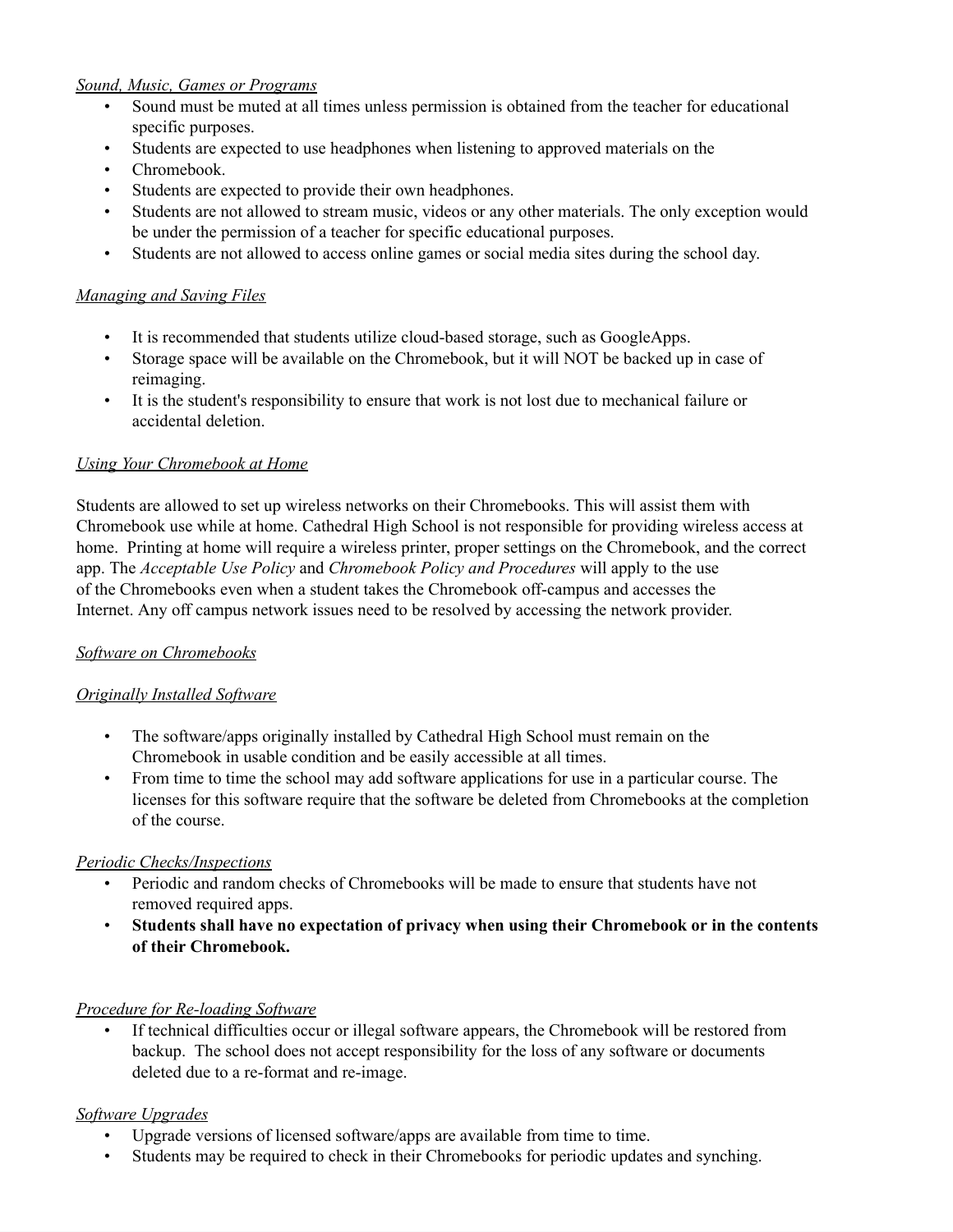### *Acceptable Use*

The use of Cathedral High School technology resources is a privilege, not a right. The privilege of using the technology resources provided by Cathedral High School is not transferable or extendible by students to people or groups outside the district and terminates when a student is no longer enrolled in Cathedral High School. All users should be aware of the responsibilities associated with efficient, ethical, and lawful use of technology resources. **Students shall have no expectation of privacy when using their Chromebook or in the contents of their Chromebook.**

The Chromebook and network is not an invitation to users for dissemination of information in a "public forum." Cathedral High School will maintain its technology resources, including the Chromebooks, as a "nonpublic forum." A "nonpublic forum" is an area, which is neither traditionally open to public expression nor designated for such expression by the government. The school owns the information contained in its technology resources, like the Chromebooks, and may take steps to monitor and regulate the content contained in the agreement.

If a student violates any part of the *Chromebook Policy and Procedures* or the *Acceptable Use Policy*, privileges may be terminated. Access to Cathedral High School's technology resources may be denied and the appropriate disciplinary action shall be taken. Cathedral High School's *Acceptable Use Policy* as well as the *Student Handbook* shall be applied to student infractions**.**

### *Violations may result in disciplinary action up to and including suspension/expulsion for students. When applicable, law enforcement agencies may be involved.*

#### *Student Responsibilities*

Students will use their Chromebook in a manner acceptable for educational purposes

- Students will use all technology resources in an appropriate manner so as not to damage school equipment. This includes, but is not limited to, the loss of data resulting from delays, non-deliveries, miss-delivery or service interruptions caused by the student's own negligence, errors or omissions. Use of any information obtained via Cathedral High School's designated Internet system is at your own risk. Cathedral High School specifically denies any responsibility for the accuracy or quality of information obtained through its services.
- Students will help Cathedral High School protect its computer system, network and devices by contacting an administrator about any security problems they may encounter.
- Students will monitor all activity on their account.
- Students receiving email containing inappropriate or abusive language or if the subject matter is questionable are required to print a copy and turn it in to the main office.
- Students are not allowed to give out personal information, for any reason, over the Internet. This includes, but is not limited to, setting up Internet accounts including those necessary for chat rooms, eBay, email, etc.
- Students will comply with trademark and copyright laws and all license agreements. Ignorance of the law is not immunity, if you are unsure ask a teacher.Plagiarism is a violation of the *Student Handbook* and the *Acceptable Use Policy*. Give credit to all sources used, whether quoted or paraphrased. This includes all forms of media on the Internet, such as graphics, movies, music, and text.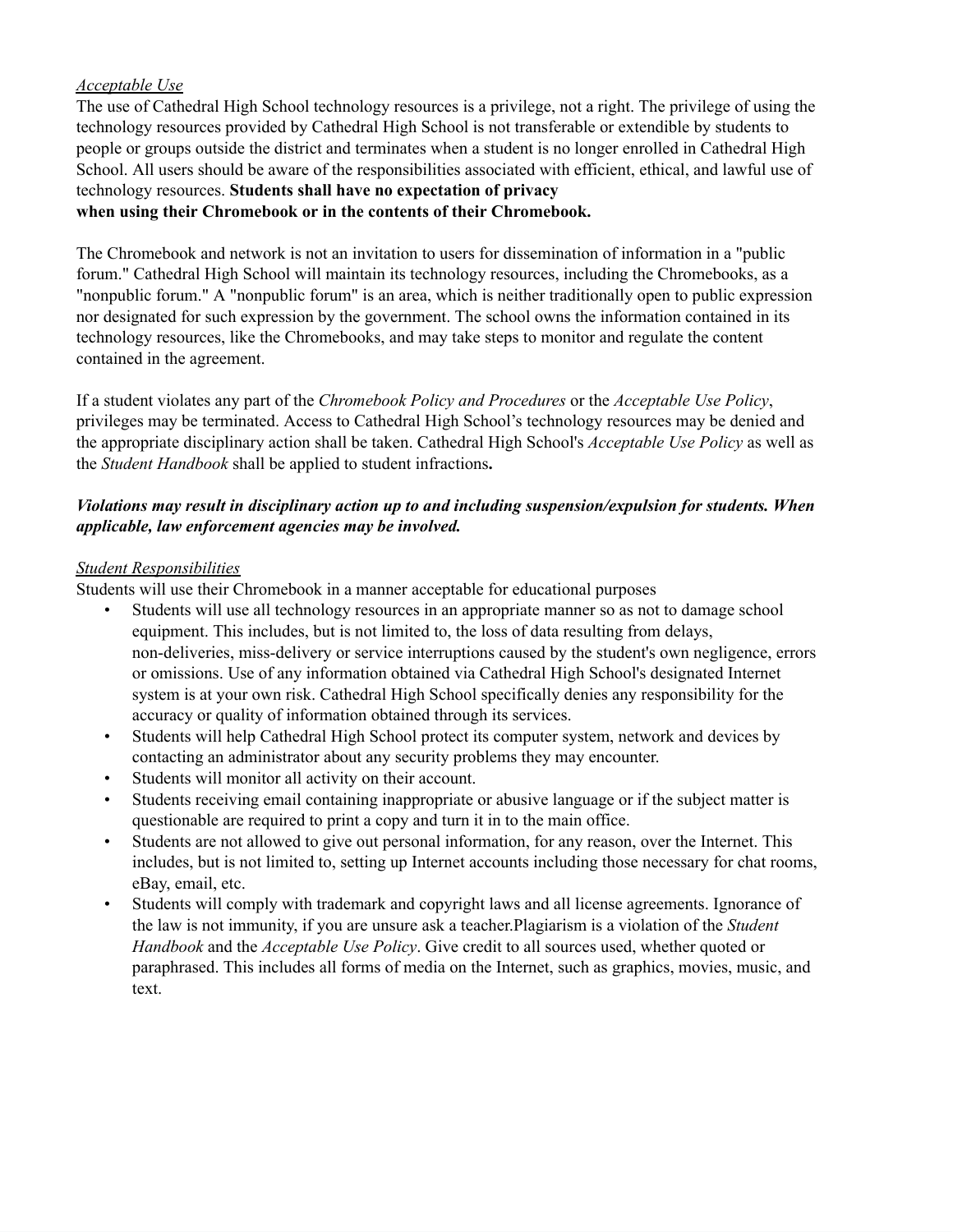### *Student Activities Strictly Prohibited*

- Illegal installation or transmission of copyrighted materials.
- Any action that violates existing school policy or public law.
- Sending, accessing, uploading, downloading, or distributing offensive, profane, threatening, pornographic, obscene, or sexually explicit materials, either for personal use or for the use of harassing another individual.
- Use of chat rooms, sites selling term papers, book reports and other forms of student work.
- Messaging or content sharing services of any kind for non-school related activities.
- Internet/computer games and music while at school.
- Installation of profiles or connections that intentionally bypass district networks including but not limited to virtual private networks or proxies.
- Use of outside data disks or external attachments without prior approval from the administration.
- Changing of Chromebook setting (exceptions include personal settings such as font size, brightness, etc.).
- Spamming sending mass or inappropriate emails.
- Gaining access to another student's accounts, files, and/or data.
- Use of the school's Internet/email accounts for financial or commercial gain or for any illegal activity.
- Inappropriate use of anonymous and/or false communications such as Facebook, Twitter, Snapchat, Yik Yak, etc.
- Participation in credit card fraud, electronic forgery or other forms of illegal behavior.
- Vandalism of school equipment.
- Attempting to harm or destroy hardware, software, or data, including, but not limited to, the uploading or creation of computer viruses or computer programs that can infiltrate computer systems and/or damage software components. Bypassing the Cathedral High School web filter through a web proxy.
- Use or possession or hacking software is strictly prohibited and violators will be subject to disciplinary action. Violation of applicable state or federal law will result in criminal prosecution and/or disciplinary action by the school.
- Use of personal passwords should be used for security purposes, but must be disabled when asked by a Cathedral High School staff member.

# *Student Discipline*

- If a student violates any part of the *Chromebook Acceptable Use Policy and Procedures*, he/she will be subject to consequences as listed in the *Acceptable Use Policy* and the *Student Handbook*.
- Chromebooks are a privilege. Student misuse will result in restrictions and/or loss of
- Chromebook use.

# *Damaged or Stolen Chromebooks*

- Chromebooks that malfunction or are damaged must be reported to Cathedral High School Technology Center.
- Students and families should never attempt to fix a broken Chromebook nor should they have anyone else attempt to fix their Chromebook.
- Chromebooks that have been damaged will be repaired with the student/ parents being responsible for the cost.
- Students/ Parents will be responsible for the entire cost of repairs to Chromebooks that are damaged or be responsible for full replacement cost.
- Chromebooks that are stolen or lost must be reported immediately to the Main Office or Cathedral High School Technology Center. Chromebooks not recovered will require a report filed with the Police Department.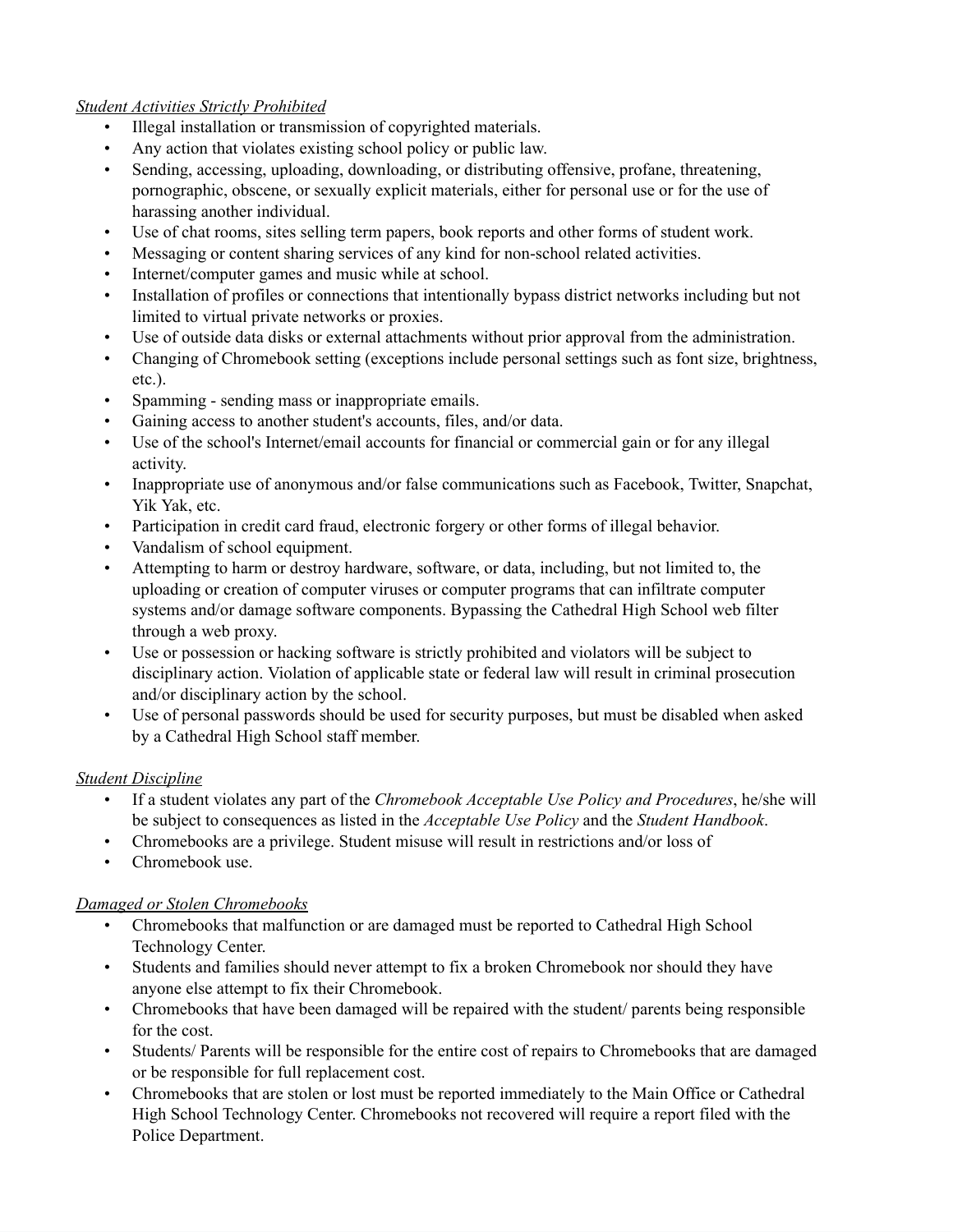### *Repairing or Replacing Your Chromebook Computer*

Students will be held responsible for maintaining their individual Chromebooks and keeping them in good working order. Students will be responsible for damages to their Chromebooks.

Students should submit Chromebooks that need repair to the Technology Department.

### *Vendor Warranty:*

- The equipment has a one-year vendor warranty.
- The vendor warrants the Chromebooks from defects in materials and workmanship.
- The limited warranty covers normal use, mechanical breakdown or faulty construction and will provide replacement parts if necessary or replace Chromebook.
- The Warranty does not warrant against damage caused by misuse, abuse, accidents or
- Chromebook viruses.

# *Chromebook repair costs:*

If the device is lost or stolen or the need arises to replace certain parts, the responsibility will be on the student:

- Full Replacement \$250
- Normal Screen Replacement \$75
- Keyboard \$60
- Charger \$55

# *Chromebook Technical support*

If repair is necessary for a Chromebook, then the Technology Department will submit a request for repair.

Cathedral High School Technology Department will provide the following services:

- Hardware maintenance and repairs
- Password resets
- User account support
- Coordination and completion of warranty repairs
- Coordination/ approval of out of warranty repairs

Cathedral High School Technology Department could supply the following services:

- Charging of a Chromebook
- Loaning of a Chromebook if one is available
- Assessment of needed repairs.

#### *Additional Protection*

- If students or parents wish to carry their own additional personal insurance to protect the Chromebook in cases of theft, loss, or accidental damage, they should consult their insurance agent for details about their personal coverage of the Chromebook.
- Most insurance companies will require a rider for electronics

# *Insurance:*

The Worth Ave. Group will offer insurance for your child's Chromebook. The annual fee will be \$24 per device and must be paid for by September 30, 2021. As part of the 1:1 Chromebook initiative at Cathedral High School, it is highly recommended that you purchase the insurance by completing the insurance form below and bringing it to the Cathedral High School finance office.